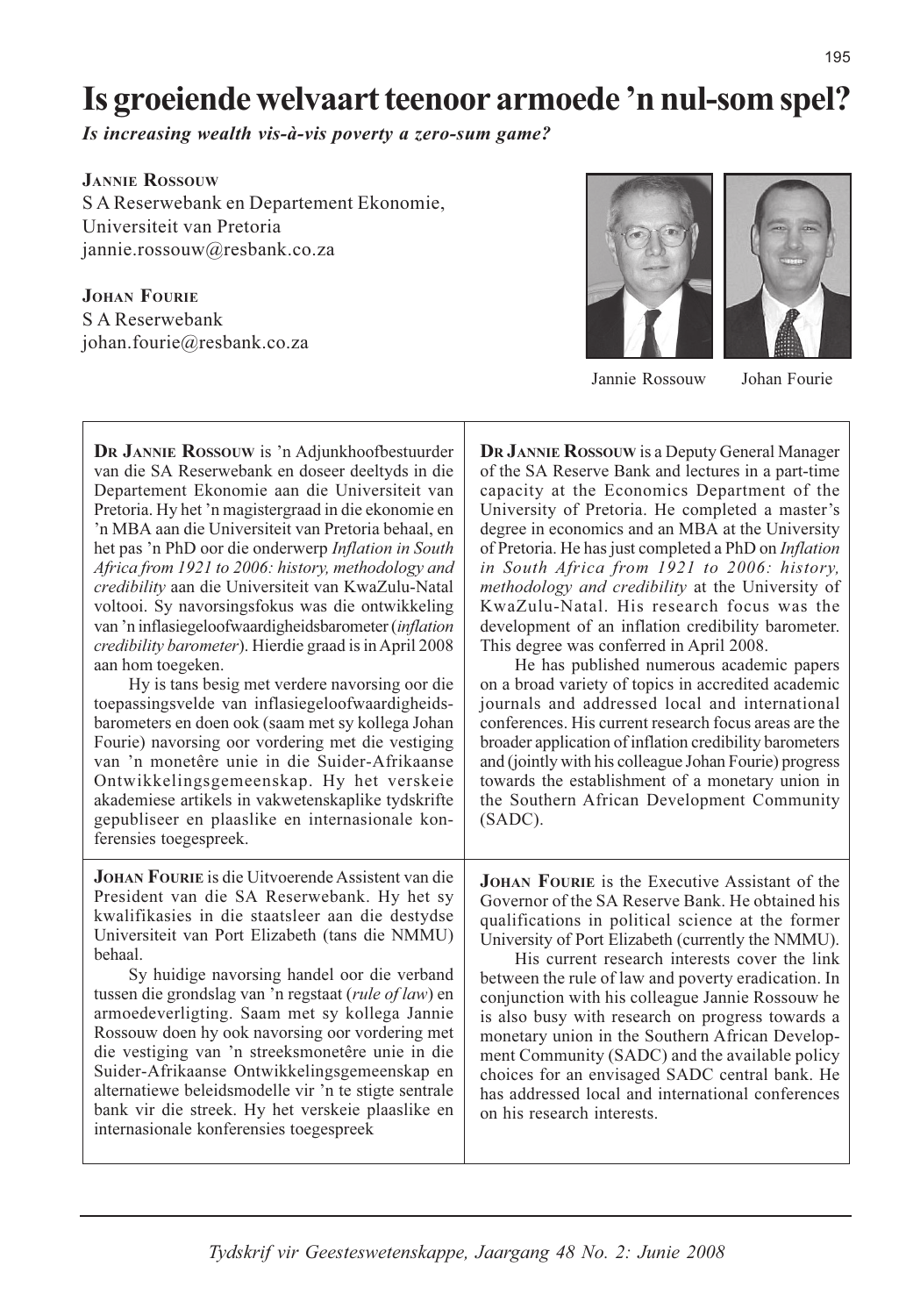## **ABSTRACT**

### Is increasing wealth vis-à-vis poverty a zero-sum game?

This paper tests the following hypothesis: is increasing wealth vis-à-vis poverty a zero sum game? This hypothesis is tested on the basis of the statement that "the rich gets richer and the poor poorer". This statement leaves the impression that increased wealth for an individual or group is only possible at the expense of another individual or group. Varying conclusions are reached when the hypothesis is tested in terms of economic growth, government conduct and the Barcelona Consensus.

Criticism is often levelled at a perceived unfair distribution between the rich and the poor, or an increase in wealth, or increasing wealth for individuals, hence creating an impression of increasing wealth at the expense of the poor. The basis for this assertion is that any benefits accruing from economic growth are not automatically distributed to the poor in the community, as their skills are often of such a nature that they cannot secure employment opportunities in the economic system. In reality economic growth and increased wealth do not necessarily result in an increase of poverty among the poor, implying that the hypothesis cannot be proven as if it were an economic law. Responsible actions by governments do not confirm the hypothesis, as responsible conduct by any government reduces poverty, even if the wealth of the rich increases. On the contrary, oppressive governments that do not recognise the principles of democracy, market forces, property rights or the rule of law often make a zero-sum game of growing wealth vis-à-vis poverty, hence confirming the hypothesis.

Historically improvements of the work-leisure balance have not only benefited the wealthy. The implementation of flexible labour market policies with concomitant changes to the number of hours that workers are expected to work, have changed this balance also for labour. Economic growth can therefore result in improvements in living conditions that are not immediately obvious; for example, increased leisure time or improvements in relative wealth, measured in terms of working hours required to purchase items used by an average household. Irrespective of their income levels, workers are able to enjoy an improved balance between work and leisure, thereby disproving the hypothesis.

The Barcelona Consensus confirms the conclusions on economic growth and forms of governments: the hypothesis has no merit within a framework of responsible political and social decisions, but is confirmed when governments act irresponsibly. The Consensus highlights international development problems, increased poverty and the problems associated with globalisation. The conclusion reached is that undemocratic governments and the absence of democratic principles serve as a hindrance to achieving a better world economic order. On the one hand the hypothesis is supported if the current pattern of globalisation and externalities such as global warming are taken into account. On the other hand the Consensus confirms that the hypothesis cannot be confirmed in a framework of responsible decision-making by governments.

The final analysis after testing the hypothesis leaves two distinctly divergent answers. In certain circumstances the hypothesis is confirmed and in others it is refuted. The challenge facing the world is to ensure that increased wealth benefits all, thereby ending any impression of a zerosum game. With increased polarisation in the world, we might be the last generation with the privilege of having a choice about wealth accumulation and poverty eradication, and possibly thereby making a difference.

| <b>KEY CONCEPTS:</b> democracy; orthodox and structural approaches to development; poverty; |
|---------------------------------------------------------------------------------------------|
| property rights; rule of law; wealth; work/leisure balance.                                 |

armoede; beginsels van 'n regstaat; demokrasie; eiendomsreg; ortodokse en **TREFWOORDE:** strukturele benaderings tot ontwikkeling; welvaart; werk/vryetydbalans.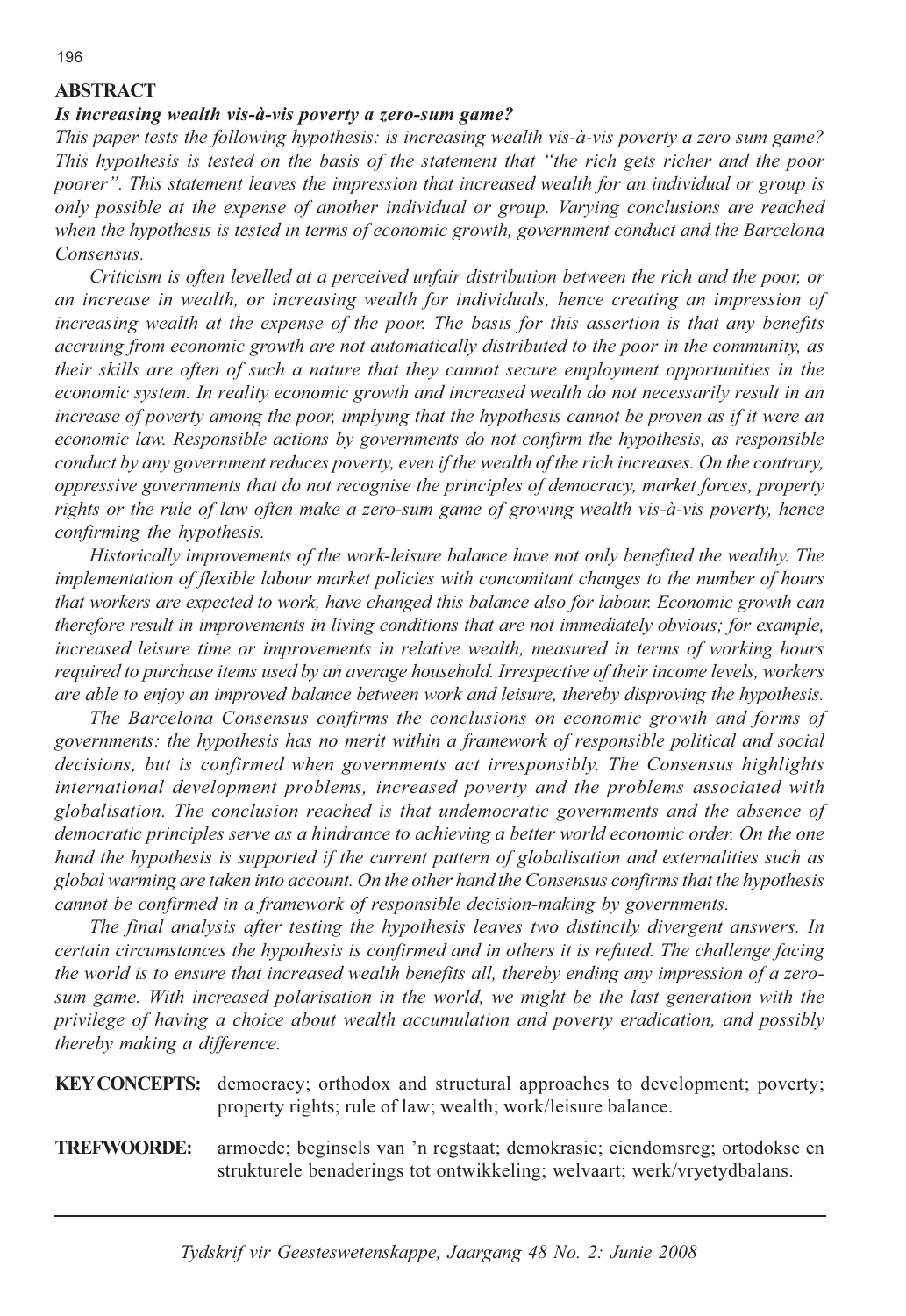# **OPSOMMING**

Hierdie artikel toets die hipotese:

Is groeiende welvaart teenoor armoede 'n nul-som spel?

Die hipotese staan teen die agtergrond van die stelling:

Die rykes word ryker en die armes word armer.

Hierdie stelling laat die indruk dat groter of groeiende welvaart vir een individu of groep net moontlik is ten koste van ander individue of groepe.

In die praktyk is die noodwendige gevolg van ekonomiese groei en toenemende welvaart nie 'n toename in armoede nie. Regerings wat verantwoordelik optree, dra by tot 'n vermindering van armoede, selfs al neem die welvaart van rykes toe. Onderdrukkende regerings maak egter van groeiende welvaart 'n nul-som spel.

Die slotsom nadat die hipotese getoets is, laat twee met mekaar botsende antwoorde. Onder sekere omstandighede word die hipotese bevestig, maar onder ander omstandighede word dit verwerp. Die uitdaging wat die wêreld in die gesig staar, is om te verseker dat groeiende welvaart tot almal se voordeel is. Dit sal enige indruk van 'n nul-som spel beëindig. Die keuse lê by ons, en te midde van toenemende polarisasie in die wêreld is ons waarskynlik die laaste geslag wat nog die voorreg van 'n keuse het om 'n verskil te kan maak.

#### $INLEIDING<sup>1</sup>$  $1 \quad$

Hierdie artikel toets die hipotese:

Is groeiende welvaart teenoor armoede 'n nul-som spel?

Die hipotese staan teen die agtergrond van die stelling:

Die rykes word ryker en die armes word armer.

Hierdie stelling laat die indruk dat groter welvaart vir een individu of groep net moontlik is ten koste van ander individue of groepe.

Die tweede afdeling van hierdie artikel gee 'n oorsig van alternatiewe denkskole oor ekonomiese groei. Afdeling drie toets die hipotese in die lig van ekonomiese groei. In die vierde afdeling word die hipotese teen regeringsoptrede getoets. In afdeling vyf word die hipotese teen 'n nuwe internasionale konsensus (Barcelona Consensus) getoets. Die gevolgtrekkings volg in afdeling ses.

#### $2.$ ALTERNATIEWE WYSES OM EKONOMIESE GROEI TE BEWERKSTELLIG

'n Debat het mettertyd tussen verskillende denkskole oor ekonomiese groei en ontwikkeling tot voordeel van ontwikkelende lande ontstaan (sien byvoorbeeld McAleese 2004:5). 'n Literatuuroorsig toon die ortodokse (wat soms ook die liberale, tradisionele of monetaristiese skool genoem word) en die strukturele sienings<sup>2</sup> (sien byvoorbeeld Contreras 1999; Agénor en Montiel 1996:13; of Shahzad [S.a.].) as die belangrikste alternatiewe. Die debat tussen die verskillende denkskole

Die menings in hierdie artikel weerspieël nie noodwendig die menings van die SA Reserwebank of van die Universiteit nie. Die artikel is gebaseer op 'n voordrag by die SA Akademie se simposium in 2007. Nuttige kommentaar van 'n keurder word met dank erken.

 $\overline{z}$ Contreras (1999) identifiseer ook die groeifase teorie en die neo-Marxistiese teorie as modelle wat voorheen ontwikkel is om armoede in ontwikkelende lande te bowe te kom. Moderne literatuur oor ekonomiese ontwikkelingsmodelle belig die tekortkomings van hierdie modelle (sien by voorbeeld Contreras 1999; of Moloto 2005:34).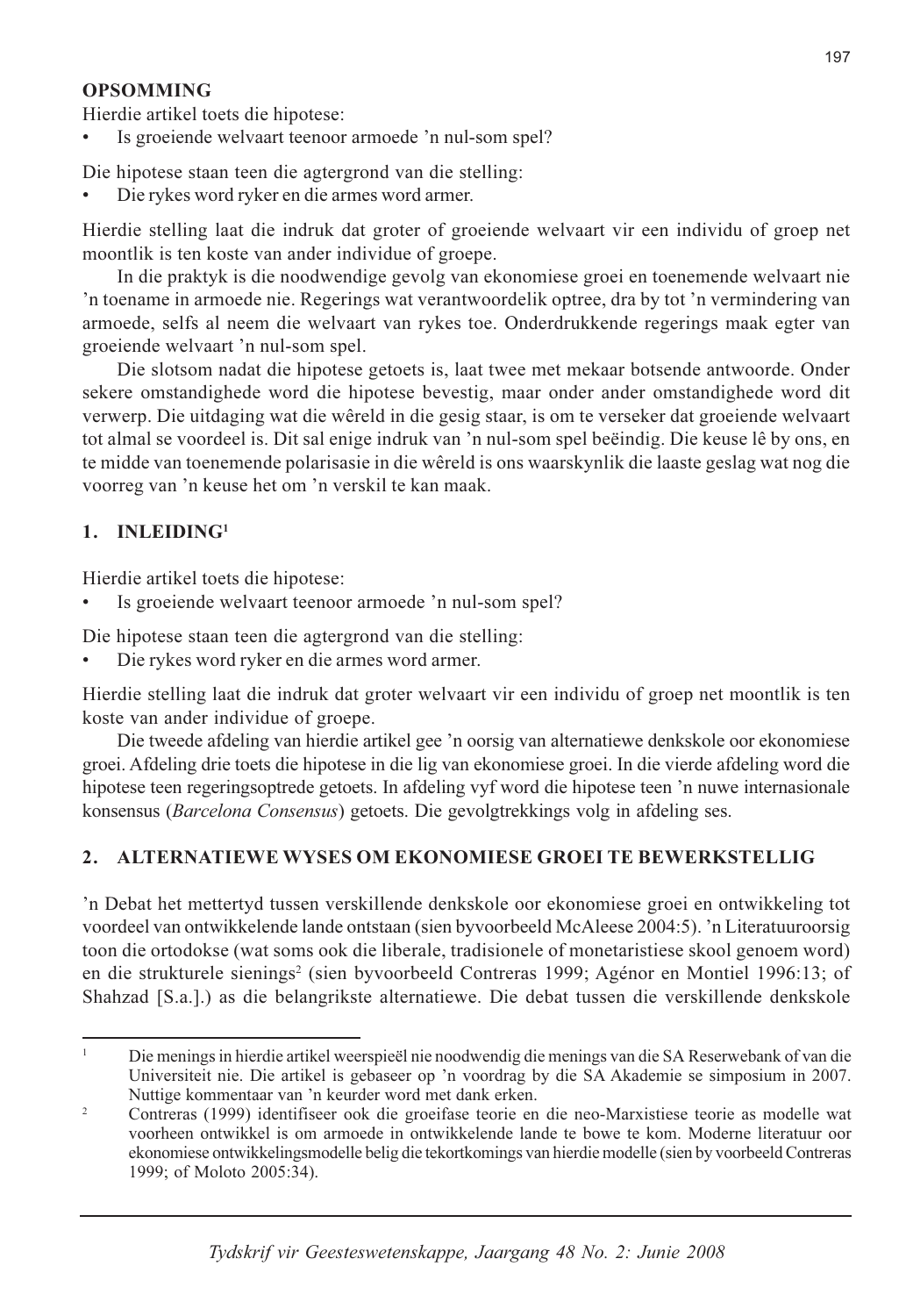wentel om die vraag oor gepaste beleidsrigtings om armoede op die vinnigste wyse permanent te verlig. Bedford-Strohm beskryf hierdie uitdaging as "(a)fter the lifting of the *Iron curtain* between East and West, it is the great challenge of our time, now, to lift the Golden curtain which separates us in the North from the people in the South"  $(2006:14)$ .

Die ortodokse siening beklemtoon ooreenkomste tussen die behoeftes van ontwikkelde en ontwikkelende lande. Die oplossing van groeiprobleme is te vinde in vrye plaaslike markte; vrye internasionale handel; streng beheer oor geldskepping en owerheidsuitgawes; en beperkte inmenging deur die owerheid in die ekonomie (Agénor en Montiel 1996:13; Shahzad [S.a.]). Die ortodokse siening is verwant aan "(c)lassical or neo-classical economics ... concerned primarily with the efficient and cost effective allocation of scarce resources and with the optimal growth of those resources over time" (Contreras, 1999).

In teenstelling hiermee beklemtoon die strukturele siening "... the mechanism by which underdeveloped economies transform their domestic economies from a traditional subsistence agricultural base into a modern economy" (Contreras 1999). Volgens die strukturele siening kan die markmeganisme nie die probleme van ontwikkelende lande te bowe kom nie, want:

(c)onventional fiscal, monetary and industrial policies ... have either completely failed or have been of limited success in combating poverty. Structural rigidities in the economy, political factors, and the inadequacy of the policies themselves have contributed to their failure to meet their objectives. (Odekon 2006:x)

Die ortodokse en strukturele sienings stem ooreen oor sekere redes vir die gebrek aan sukses met armoedebekamping, en belig halfhartige hervormings deur regerings; eksogene skokke soos droogtes; institusionele beperkings; groot skommelinge in die ruilvoet van arm lande; wisselkoersskommelinge; en probleme met onderwys en gesondheidsorg in ontwikkelende lande (sien byvoorbeeld Mlambo en Oshikoya 2001:43; of Sahn en Younger 2004:187).

Die literatuur beklemtoon ook dat politieke stabiliteit en institusionele kapasiteit om hulpbronne tussen spaarders en beleggers oor te dra, noodsaaklik is (sien byvoorbeeld Mlambo en Oshikoya 2001:40-42; Page 2006:538; Prasad et al. 2003:58; of Servén 1998:24). Agénor en Montiel gee 'n gepaste opsomming van die ortodokse en strukturele debat met hul stelling dat "... macroeconomic reality in the developing world indeed combines features of both" (1996:15).

Suid-Afrika is in 'n unieke posisie tussen ontwikkelde en ontwikkelende lande en toon sterk elemente van beide groepe lande. Sedert demokratiese verkiesings in 1994 het Suid-Afrika 'n kombinasie van beleidsrigtings gevolg wat die land vierkantig binne die raamwerk van die ortodokse skool van ontwikkeling plaas. Tabel 1 toon dat Suid-Afrika sukses behaal het met die beperking van die begrotingstekort voor lenings, ekonomiese groei en die bekamping van inflasie. Hierdie beleid het egter nie tot laer werkloosheid gelei nie.

Sekere literatuurbronne doen alternatiewe oplossings vir Suid-Afrika se werkloosheidsprobleem aan die hand. Epstein (2002) en Michie (2006) beveel byvoorbeeld aan dat die SA Reserwebank 'n werkloosheidsteiken moet volg, wat ondersteun moet word deur laer rentekoerse, groter mededinging en prys- en loonbeheer om prysstygings te voorkom.

Die debat om armoede in alle lande te verlig, bly dus ook vir Suid-Afrika relevant. Die vraag is eenvoudig watter beleidsrigtings die goue gordyn tussen die ryk noordelike lande en die arm suidelike lande (Bedford-Strohm 2006:14) die vinnigste sal laat smelt (Rossouw 2007), en wel op so 'n wyse dat dit tot die uitwissing van armoede bydra. Pogings om ekonomiese groei in die algemeen aan te moedig, handel natuurlik nie direk met die hipotese oor welvaart en armoede wat hierdie artikel ondersoek nie.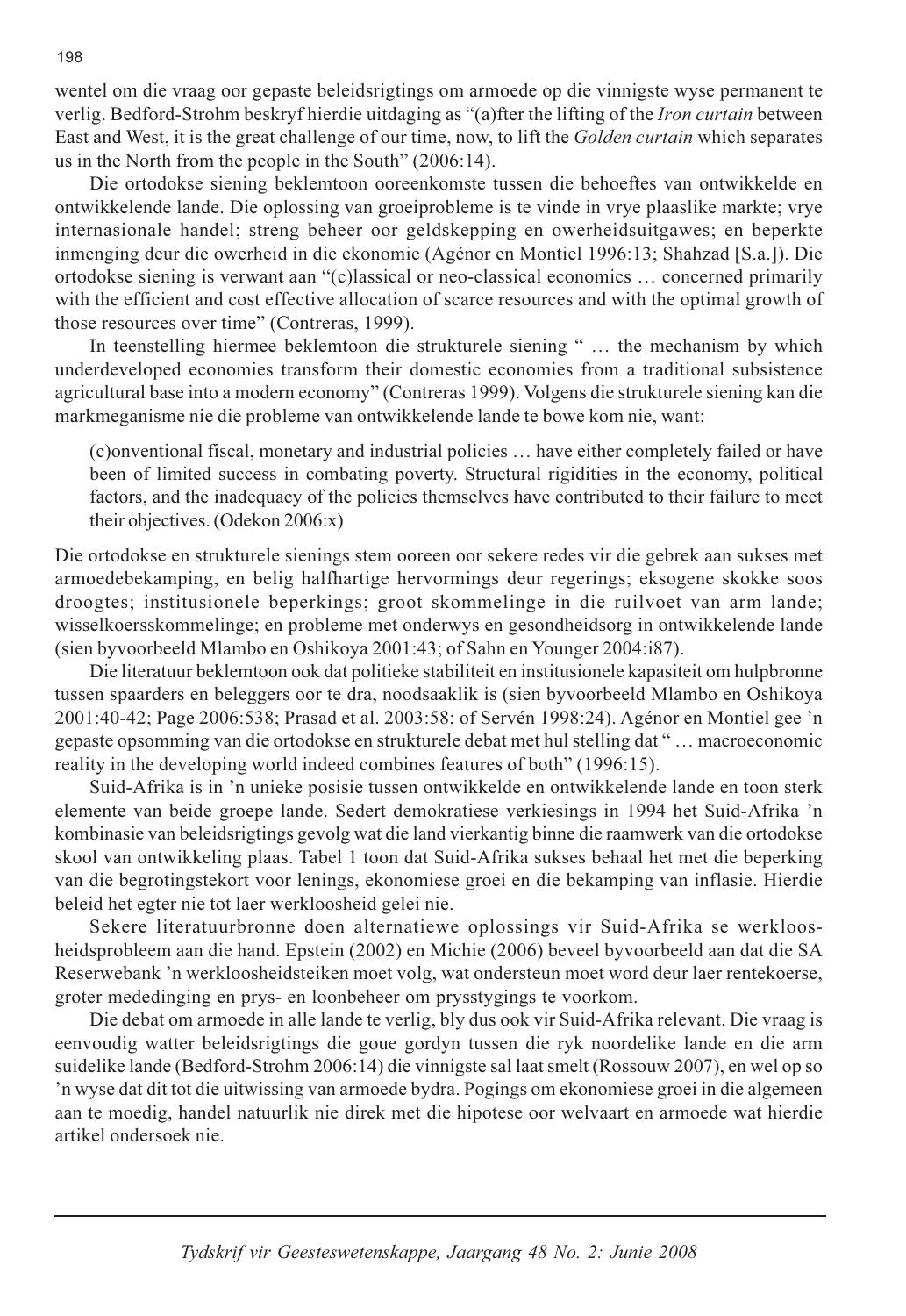|                                 | 1994 $(\% )$ | 1998 $(\% )$ | $2002~(^{o}/_{o})$ | 2005 $($ %) |
|---------------------------------|--------------|--------------|--------------------|-------------|
| Begrotingstekort/BBP-verhouding | $-4,8$       | $-3.3$       | $-0.7$             | $-0.5$      |
| <b>BBP</b> groeikoers           | 3,2          | 0.5          | 3,7                | 5,1         |
| Inflasiekoers                   | 9,0          | 6.9          | 9,2                | 4,7         |
| Werkloosheidskoers*             | 20,0         | 25,2         | 29,7               | 26,5        |
| Werkloosheidskoers**            | 31,5         | 37,5         | 40,9               | 40,5        |

**TABEL 1:** Ekonomiese prestasie in Suid-Afrika, 1994 tot 2005

 $\ast$ Nouer definisie

 $\ast\ast$ Uitgebreide definisie

Bronne SA Reserve Bank Website; SA Institute of Race Relations 2006

#### $3<sub>1</sub>$ **EKONOMIESE GROEI EN WELVAART**

Ekonomiese groei kan omskryf word as die jaarlikse koers van toename in die totale produksie of inkome in 'n ekonomie (Mohr en Fourie 2004:576, sien byvoorbeeld ook Samuelson en Nordhaus 2001:762). Ekonomiese groei wat die bevolkingsgroeikoers oortref, lei ook tot 'n toename in welvaart per hoof van die bevolking.<sup>3</sup> Die implikasie is ooglopend: onder omstandighede van ekonomiese groei, word meer goedere en dienste geproduseer om in die behoeftes van die bevolking te voorsien.

Die kritiek is dat die toename in welvaart, en selfs 'n toename in welvaart per hoof van die bevolking, nie net ongelyk verdeel word nie, maar inderdaad ten koste van die armes plaasvind. Voordele uit ekonomiese groei versprei nie outomaties na armes in die gemeenskap nie, dikwels omdat hulle vaardighede nie van so 'n aard is dat hulle werksgeleenthede in die ekonomiese stelsel kan kry nie. Hoewel die herskoling van werkloses met die oog op hul toekomstige indiensneming 'n belangrike oogmerk is, bly hul sosiale versorging totdat hulle werk kry, 'n groot uitdaging vir die regering.

Ekonomiese groei en toenemende welvaart lei nie noodwendig tot 'n toename in armoede onder armes nie. Ekonomiese groei kan dus armoede help verlig of neutraal teenoor die posisie van armes staan. Dit is egter nie 'n nul-som spel wat tot groeiende armoede lei nie. Maar dit is nie die volle verhaal nie, soos uit die volgende afdelings blyk.

#### **ROL VAN REGERINGS TE MIDDE VAN ARMOEDE**  $\mathbf{A}$

Regerings help om armoede te verlig, of kan dit perpetueer. Armoedeverligting deur regerings moet verwelkom word, omdat dit 'n bydrae lewer tot die verbetering van die lewensomstandighede van

Toenames in welvaart is nie altyd ooglopend is nie. Aan die een kant het die werkstyd wat nodig is om spesifieke items aan te koop, weens groeiende produktiwiteit afgeneem. Cox en Alm (1997:4) meld dat dit 'n gemiddelde Amerikaanse werker in 1919 dertig minute se arbeidstyd geneem het om genoeg te verdien om een pond (454g) beesvleis te koop, terwyl die arbeidstyd tot 6 minute teen 1997 afgeneem het. Marber (2003:25) meld dat 'n gemiddelde Amerikaanse werker in 1895 nagenoeg 260 uur moes werk om 'n fiets te koop, terwyl net 8 werkure teen 2003 nodig was om 'n fiets te koop. Aan die ander kant het werkers se vrye tyd ook toegeneem (sien byvoorbeeld Fogel 2000:185; of Marber 2003:147).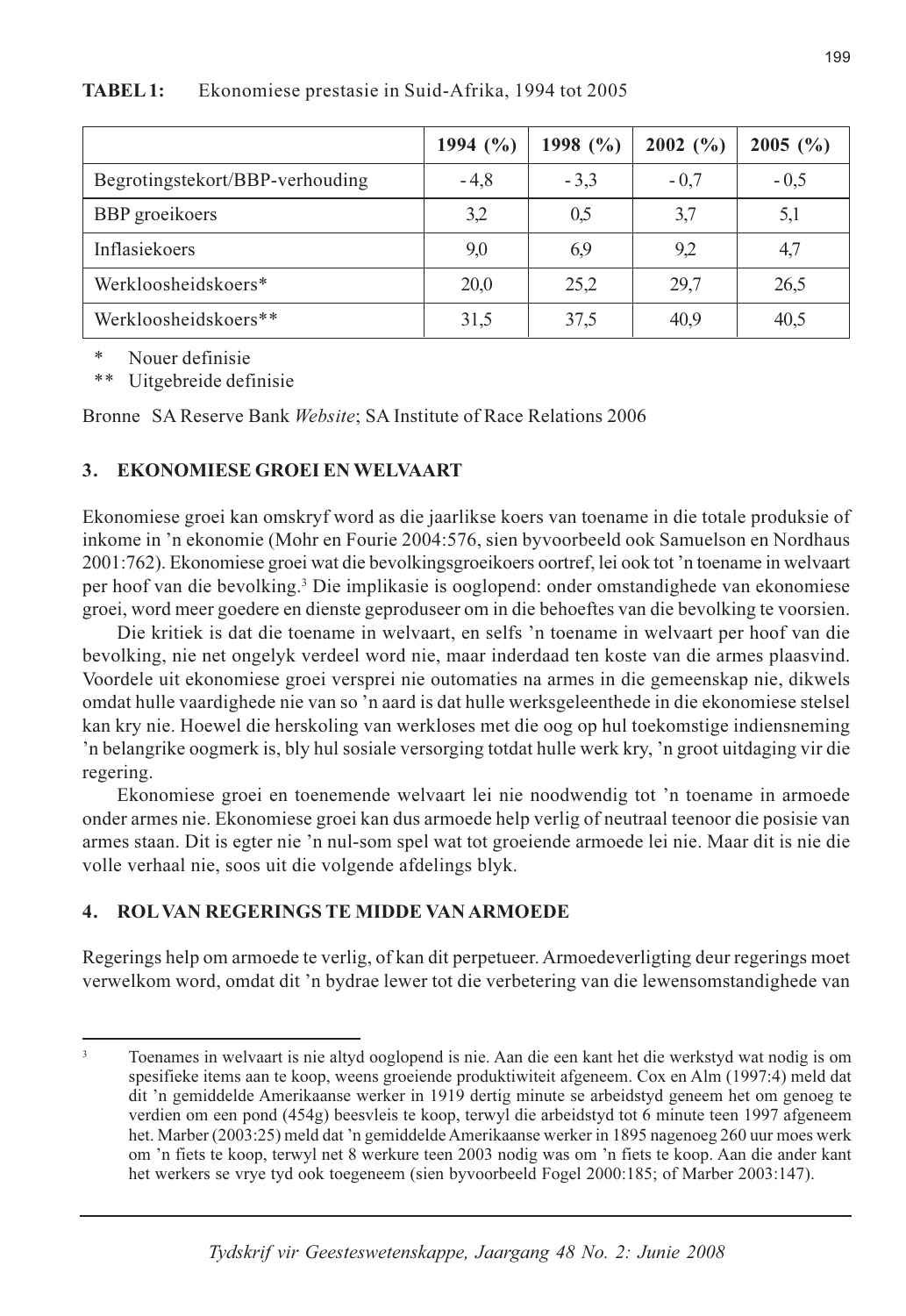die inwoners van 'n land. Pogings van regerings om armoede tydelik deur 'n herverdeling van inkome te verlig, word natuurlik deur ekonomiese groei gesteun, omdat dit die belastingbasis vergroot en fondse vir heropleiding van inwoners beskikbaar stel.

As die belastingbasis groei, kan die owerheid meer inkomste invorder sonder om die belastinglas te verhoog. Toenames in belastinginkomste kan gebruik word om armoede tydelik te bekamp onder diegene wat nie werksgeleenthede in die ekonomie kan kry nie en sal dus eise vir restitusie beperk (sien byvoorbeeld Terreblanche 2004). Diegene wat na herskoling werk binne 'n groeiende ekonomie kry, se aanspraak op sosiale steun deur die regering word natuurlik ook beperk.

Ekonomiese groei het dus tot gevolg dat die regering armes wat nie daarin slaag om werk te kry nie, kan versorg sonder om 'n groter belastinglas op meer welvarende lede van die gemeenskap te plaas. Ekonomiese stelsels wat deur demokrasie ondersteun word, is een van die voorwaardes vir volgehoue ekonomiese groei, want dit waarborg onder meer privaat eiendomsreg en 'n regstaat (rule of law). Dit vorm ook die basis waarbinne 'n regering belastings invorder vir herverdeling aan die armes, eerder as aan diegene in magsposisies (sien byvoorbeeld Harford 2006:200; of Smith  $2006:5$ ).

Voorts kan regerings ook onder omstandighede van ekonomiese groei bestaande bestedingspatrone herprioritiseer. Om dit eenvoudig te stel: diegene wat tydens ekonomiese groei werk kry, het nie langer regeringshulp in die vorm van sosiale oordragbetalings nodig soos voorheen die geval was nie. Dit stel sosiale betalings vir heraanwending beskikbaar, byvoorbeeld vir die ontwikkeling van infrastruktuur. Enige vraag oor herprioritisering van bestedingsuitgawes of hertoedeling van sosiale besteding is egter die owerheid se verantwoordelikheid, want die owerheid doen in die finale instansie aan die kiesers verslag oor die besteding van belastinginkomste (Rossouw 2005:119).

Die ooglopende gevolgtrekking is dus dat regeringsoptrede nie die hipotese bevestig nie. Maar dit is ongelukkig nie die volle verhaal nie, spesifiek omdat alle regerings nie verantwoordelik optree nie. Diktatorskappe en ander vorms van onverteenwoordigende regering is 'n ernstige belemmering op ekonomiese ontwikkeling en die verligting van armoede (sien byvoorbeeld Hogendorn 1987:486-487; of Pei 1996). Sen, wenner van die Nobelprys vir Ekonomie in 1998 (Wikipedia [S.a.]), meld dat inwoners van arm lande politieke regte nodig het om hul ekonomiese belange te beskerm en uit te bou (Sen 1999:13; sien ook Elahi en Danopolous 2004:9 en 10).

Politieke leiers in lande waar regerings nie demokraties verantwoording aan hul kiesers doen nie, met militêre mag aan bewind gekom het, of nie onderhewig is aan sensuur deur die plaaslike bevolking nie, kry dikwels steun uit onverwagte oorde. Die bekendste voorbeeld is die Verenigde State van Amerika (VSA), wat dikwels militêre of ander ingryping buite sy grense tot sy eie ekonomiese en politieke voordeel gebruik (sien byvoorbeeld Friedman 1999; Grossman [S.a.]; Hayajneh 2004; of Keeler 2002), selfs al versterk dit die greep van ondemokratiese regerings op hul lande. Die volle waarheid is dus nie eenvoudig nie. In onderdrukkende politieke stelsels word armes dikwels armer omdat die welvarende regeringsklas en hul bondgenote ten koste van ander hulle welvaart verkry, wat inderdaad 'n nul-som spel is. Die implikasie is dus duidelik: die gevolgtrekking oor die hipotese is afhanklik van die regeringsvorm.

#### **BARCELONA KONSENSUS EN ARMOEDE** 5.

Op 24 en 25 September 2004 het 16 ekonome in Barcelona in Spanje vergader (Development Gateway [S.a.]) om internasionale ontwikkelingsprobleme, toenemende armoede en probleme met globalisering te bespreek. Globalisering lei tot vrye internasionale kapitaalbeweging, maar ondersteun nie marktoegang in ryk lande vir arbeid en produkte uit arm lande nie. 'n Verdere probleem van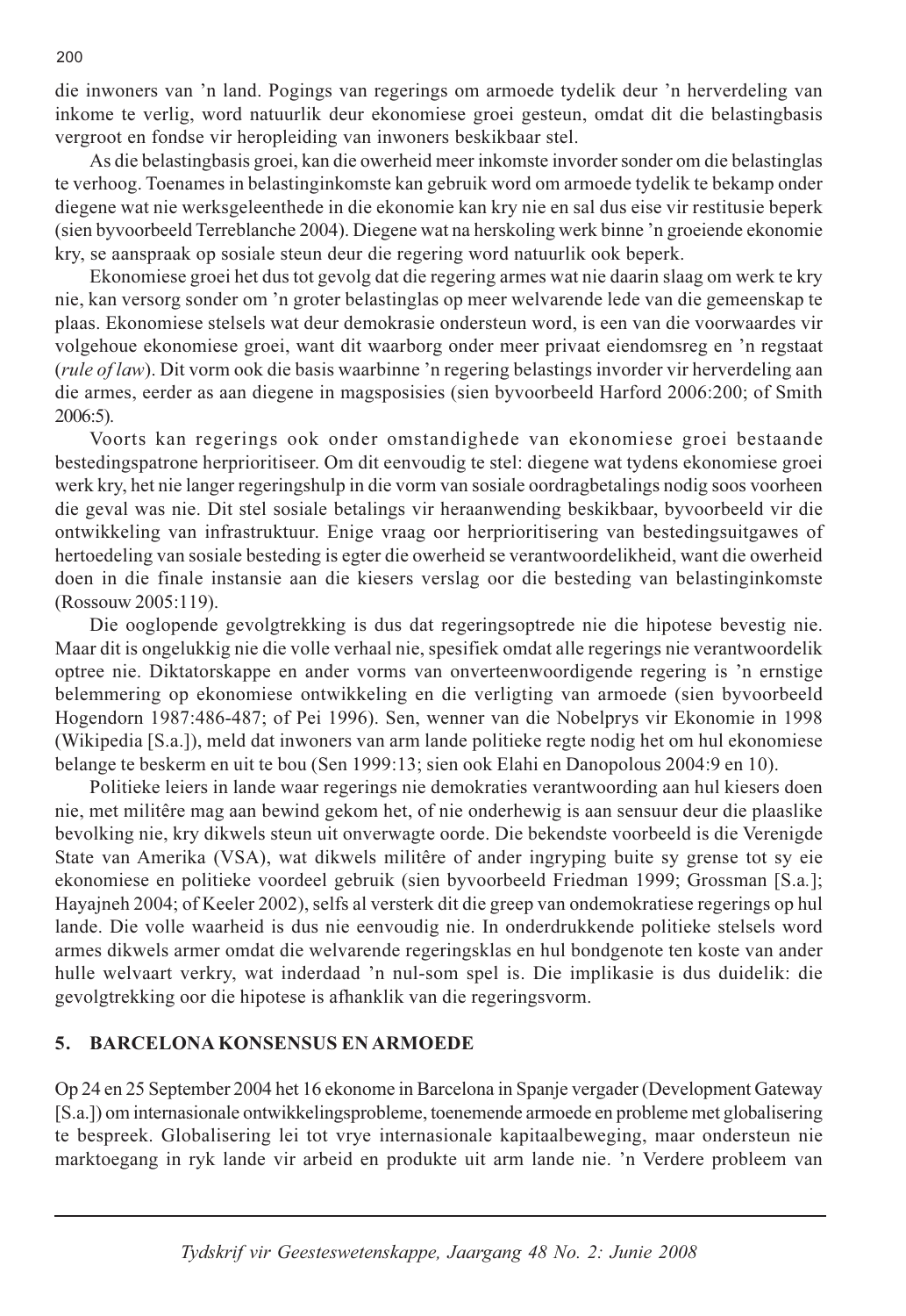globalisering is negatiewe eksternaliteite, wat beskryf kan word as "... the costs borne by someone other than the firm producing the good" (Mohr en Fourie 2004:228; sien ook Stiglitz 1997:508), soos byvoorbeeld met besoedeling die geval is (sien byvoorbeeld Samuelson en Nordhaus 2001:372). Ryk lande se produksie van eksternaliteite (byvoorbeeld lugbesoedeling) en gevolglike bydrae tot aardverwarming is baie groter as dié van arm lande in totale en *per capita* terme, wat boere in arm lande kan benadeel. Die huidige patroon van globalisering met gepaardgaande eksternaliteite steun dus die hipotese.

Die samesprekings in Barcelona het uitgeloop op die Barcelona Consensus (Forum Barcelona 2004). Hierdie Konsensus stel onomwonde dat aspekte soos ondemokratiese regerings, die afwesigheid van 'n regstaat en eiendomsreg, of botsings tussen die belange van inwoners en die regering wat uitsluitlik tot voordeel van politieke of sektorale belange geskik word, die soeke na 'n beter ekonomiese wêreldorde ernstig belemmer (Forum Barcelona 2004; sien byvoorbeeld ook Harford 2006:201; Parkin 2000:48; Rossouw 2007:268 en 269; of Stiglitz 1997:33). Die Barcelona Konsensus beveel onder meer aan dat ontwikkelende lande gesonde finansiële, monetêre en fiskale beleidsmaatreëls moet toepas en buitelandse skuld oordeelkundig moet bestuur<sup>4</sup> (Forum Barcelona 2004). Terselfdertyd moet ontwikkelende lande egter ook die vryheid geniet om beleidsmaatreëls te oorweeg wat hul unieke omstandighede weerspieël, maar op só 'n wyse dat " ... this freedom ... (should not be) ... used to disguise policies that merely transfer income to politically powerful groups" (Forum Barcelona 2004).

Die Barcelona Konsensus word ondersteun deur die siening dat "(m) ost likely the different conditions in each country call for different anti-poverty policy approaches" (Odekon 2006:x; sien ook Agénor en Montiel 1996), eerder as om die ortodokse óf strukturele oplossings vir armoedeverligting slaafs na te volg. Die Barcelona Konsensus bevestig dat die hipotese nie stand sal hou binne 'n raamwerk van verantwoordelike besluitneming deur regerings nie.

#### 6. **SLOTSOM**

Hierdie artikel toets een hipotese: is groeiende welvaart teenoor armoede 'n nul-som spel? Die hipotese word terselfdertyd bevestig maar ook verwerp, afhangende van die spesifieke agtergrond waarteen dit beoordeel word. In die mate waartoe ekonomiese groei direk deur indiensneming of indirek deur regeringsinisiatiewe tot die voordeel van alle inwoners van 'n land bydra, word die hipotese verwerp. Maar ongelukkig is daar nie net een enkele gevolgtrekking nie.

Onderdrukkende regerings en ongeregverdigde internasionale inmenging deur groot moonthede soos die VSA bevestig die hipotese. Onder sulke omstandighede word groeiende welvaart van een groep juis 'n nul-som spel ten koste van armes.

Ons word dus met twee botsende antwoorde gelaat, met die Barcelona Konsensus wat 'n brug tussen hierdie twee uiteenlopende gevolgtrekkings slaan. Die finale gevolgtrekking is dus dat die hipotese nie noodwendig geld asof dit 'n ekonomiese wet is nie. Spesifieke omstandighede (wat dikwels binne die beheer van regerings is) bepaal die lot van armes teenoor rykes.

Die uitdaging wat die wêreld in die gesig staar is om te verseker dat groeiende welvaart tot almal se voordeel strek deur enige nul-som spel te beëindig waar dit wel voorkom. Dit is ons keuse om op te tree, en te midde van toenemende polarisasie wêreldwyd is ons waarskynlik die laaste geslag wat nog die voorreg van 'n keuse het.

In hierdie verband meld Kose et al. dat "... developing countries perhaps would need to implement sound macroeconomic and structural frameworks" (2003:138) ten einde die risiko's van internasionale finansiële integrasie te verminder.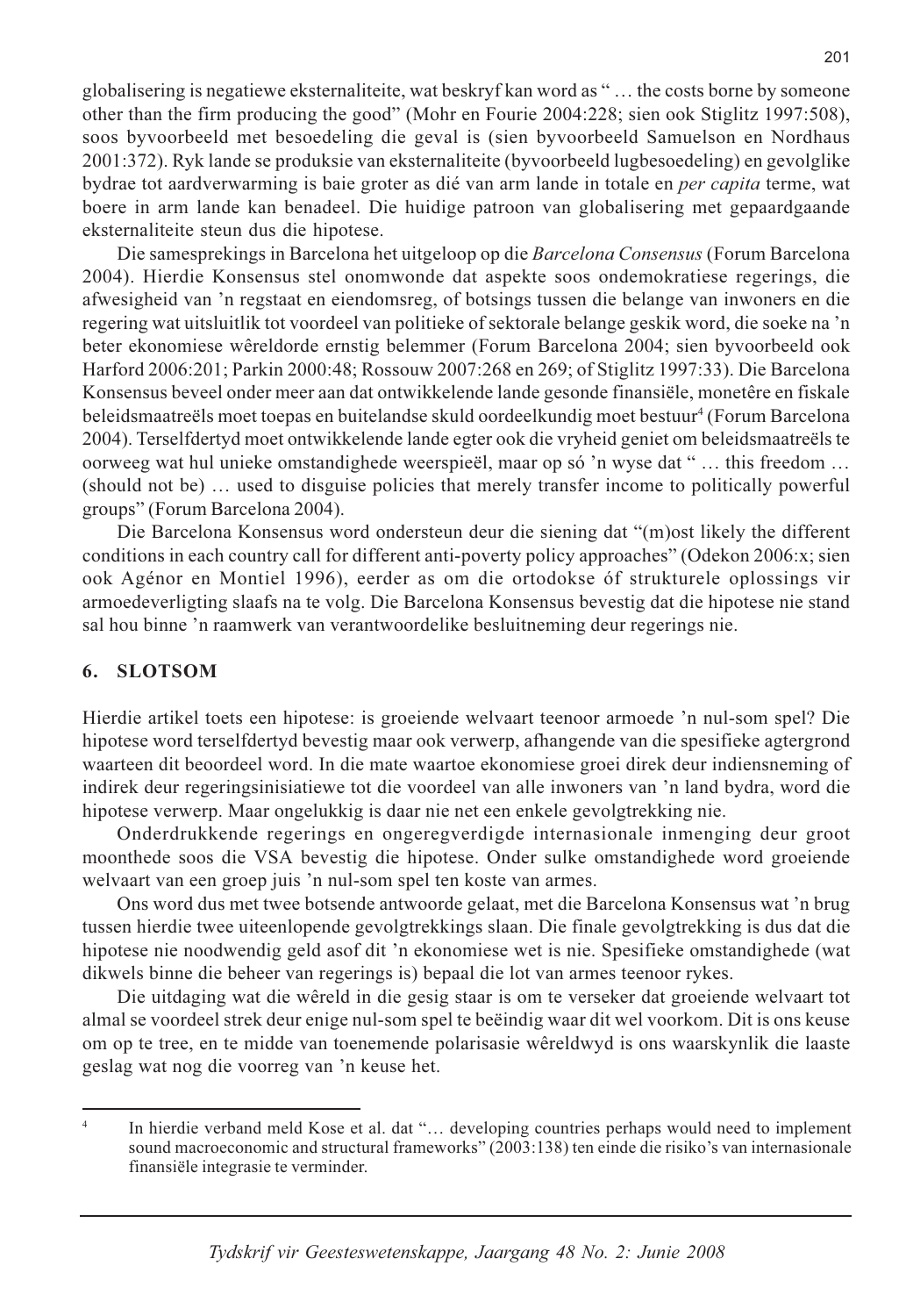### **BIBLIOGRAFIE**

- Agénor, R.-P. & Montiel, P. J. 1996. Development Macroeconomics. 1st Edition. Princeton: Princeton University Press.
- Bedford-Strohm, H. 2006. Public theology and the global economy. Ecumenical social thinking between fundamental criticism and reform. Paper delivered at the David de Villiers Memorial Lecture at the Faculty of Theology, University of Pretoria. 28 August.
- Contreras, R. 1999. Competing Theories of Economic Development. In Carrasco, E. R. & Berg, K. R. (eds). The E-Book on International Finance and Development. [Online]. C:\Documents and Settings\p132209\Desktop\Competing Theories of Economic Development.htm [Accessed on 31 January 2007].
- Cox, W. M. & Alm, R. 1997. Time well spent: The declining real cost of living in America. Annual Report of the Federal Reserve Bank of Dallas. Federal Reserve Bank: Dallas.
- Elahi, K. & Danopoulos, C. P. 2004. Democracy, Capitalism and Development. Journal of Security Sector Management, 2(2), June.
- Epstein, G. 2002. Employment-Oriented Central Bank Policy in an Integrated World Economy: A Reform Proposal for South Africa. Working Paper No 39 of the Political Economy Research Institute of the University of Massachusetts. [Online]. http://www.peri.umass.edu/Publication.236+M573c699e0e3.0.html [Accessed on 22 August 2006].
- Fogel, R. W. 2000. The fourth awakening and the future of egalitarianism. Chicago: University of Chicago Press.
- Forum Barcelona. 2004. The Barcelona Development Agenda. [Online]. http://www.barcelona2004.org/eng/ eventos/dialogos/docs/agenda\_eng.pdf [Accessed on 5 May 2006].
- Friedman, T. 1999. A Manifesto for the Fast World. New York Times Magazine. 28 March.
- Grossman, Z. [S.a.]. Let the bloody truth be told: a chronology of US imperialism from Wounded Knee to Iraq. [Online]. http://www.neravt.com/left/invade.htm [Accessed on 10 August 0226].
- Harford, T. 2006. The undercover economist. UK: Little, Brown.
- Havaineh, A. M. 2004. The U.S. strategy: Democracy and internal stability in the Arab World. Alternatives: Turkish Journal of International Relations, 3(2) & 3. Summer and Fall. [Online]. http:// www.alternativesjournal.net/volume3/number2/adnan.htm [Accessed on 11 August 2006].
- Hogendorn, J. S. 1987. Economic Development. USA: Harper & Row, Inc.
- Keeler, B. 2002. War in a time of ignorance. 7 January. [Online]. http://inthefray.com/html/ article.php?sid=5&mode=thread&order=0&thold=0 [Accessed on 10 August 2006].
- Kose, A. M., Prasad, E. S., & Terrones, E. 2003. Financial integration and macroeconomic volatility. IMF Staff Papers, 50. International Monetary Fund: Washington.
- Marber, P. 2003. Money changes everything how global prosperity is reshaping our needs, values and lifestyle. New Jersey: FT Prentice Hall.
- McAleese, D. 2004. Economics for business: Competition, macro-stability and globalisation. 3<sup>rd</sup> edition. Essex: FT Prentice Hall.
- Michie, J. 2006. Macroeconomic reforms and employment: what possibilities for South Africa. In Padayachee, V. (ed). The development decade? South Africa, 1994-2004. Cape Town: HSRC.
- Mlambo, K. & Oshikoya, T. W. 2001. Macroeconomic factors in investment in Africa. Journal of African Economics, 10: Suppl 2. Centre for the Study of African Economies, Oxford University. September.
- Mohr, P. & Fourie, L. (eds). 2004. Economics. 3<sup>rd</sup> edition. Pretoria: Van Schaiks Publishers.
- Moloto, P. R. 2005. Growth trends in the South African manufactured export industry. Unpublished MA dissertation, University of Pretoria.
- Odekon, M. (ed). 2006. Encyclopedia of World Poverty. SAGE publications. [Online]. http://www.sagepub.com/ refbooksProdTOC.nav?prodId=Book226860 [Accessed on 31 January 2007].
- Page, J. 2006. Strategies for pro-poor growth: pro-poor, pro-growth or both? Journal of African Economies, 14(4). Centre for the Study of African Economies, Oxford University. December.
- Parkin, M. 2000. *Economics*. 5<sup>th</sup> edition. Addison-Wesley Publishing Company, Inc: Massachusetts.
- Pei, M. 1999. Economic Institutions, Democracy, and Development. World Bank Conference on Democracy, Market Economy, and Development. February. [Online]. http://www.carnegieendowment.org/ publications/index.cfm?fa=view&id=66 [Accessed on 5 May 2006].
- Prasad, E., Rogoff, K., Wei, S.-J., & Kose, M. A. 2003. Effects of globalization on developing countries: Some empirical evidence. Washington: International Monetary Fund.